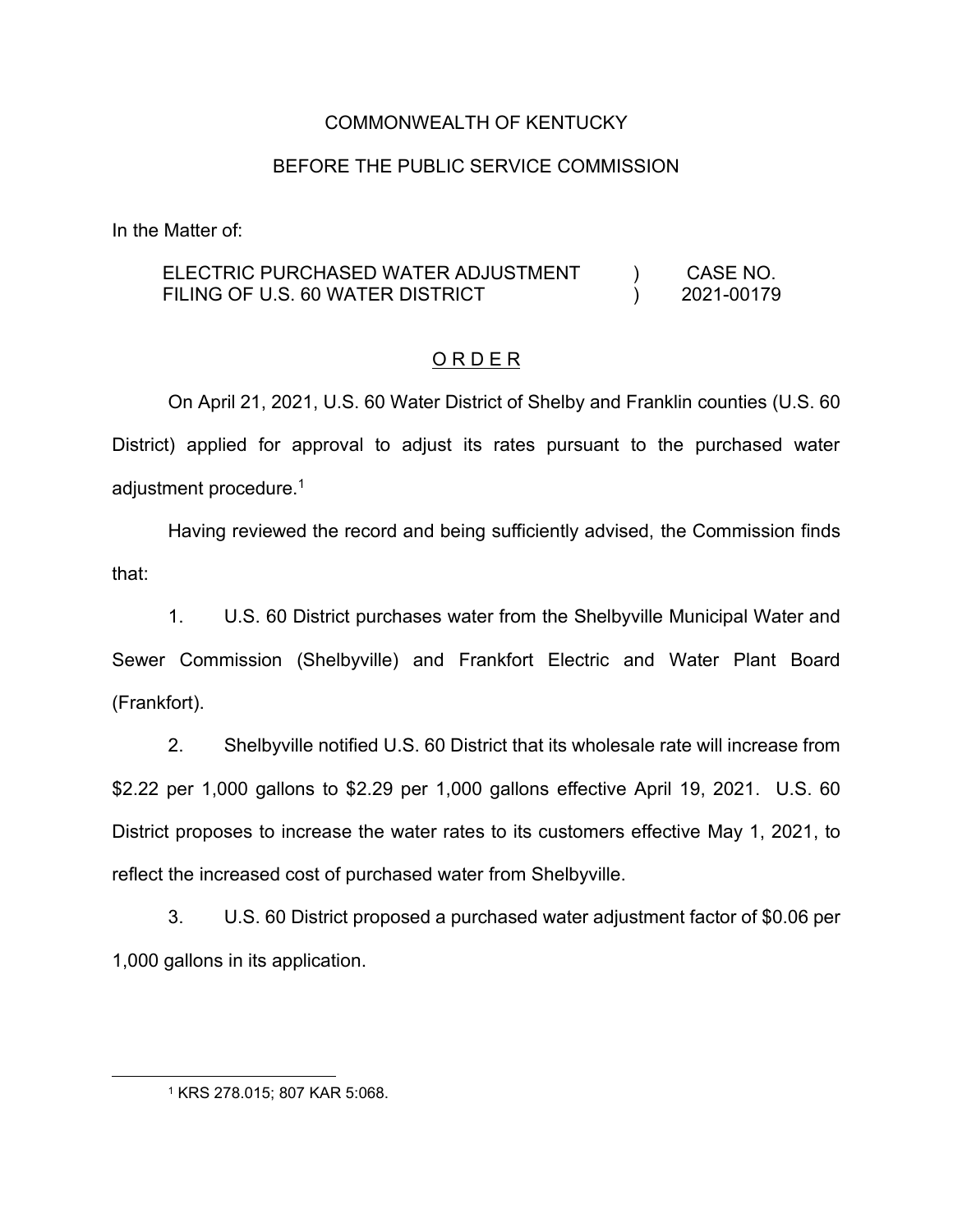4. During the 12 months ended March 31, 2021, U.S. 60 District purchased 111,089,100 gallons of water from Shelbyville and 66,431,500 gallons of water from Frankfort. During the same period, U.S. 60 District sold 148,818,600 gallons of water. The increase in the cost of purchased water is \$7,776.24,<sup>2</sup> resulting in a purchased water adjustment factor of \$0.06 per 1,000 gallons.

5. The purchased water adjustment factor of \$0.06 per 1,000 gallons, as calculated in Appendix A to this Order, is fair, just and reasonable and should be approved.

6. U.S. 60 District's proposed rates are approved.

7. The rates, as set forth in Appendix B to this Order, are fair, just and reasonable and should be approved for water service rendered by U.S. 60 District on and after May 1, 2021.

IT IS THEREFORE ORDERED that:

1. The purchased water adjustment factor of \$0.06 per 1,000 gallons is approved.

2. The rates proposed by U.S. 60 District are approved.

3. The rates as set forth in Appendix B to this Order are approved for water service rendered by U.S. 60 District on and after May 1, 2021.

4. Within 20 days of the date of entry of this Order, U.S. 60 District shall file with the Commission, using the Commission's electronic Tariff Filing System, revised tariff sheets showing the rates approved herein.

5. This case is closed and removed from the Commission's docket.

<sup>2</sup> *See* Appendix A.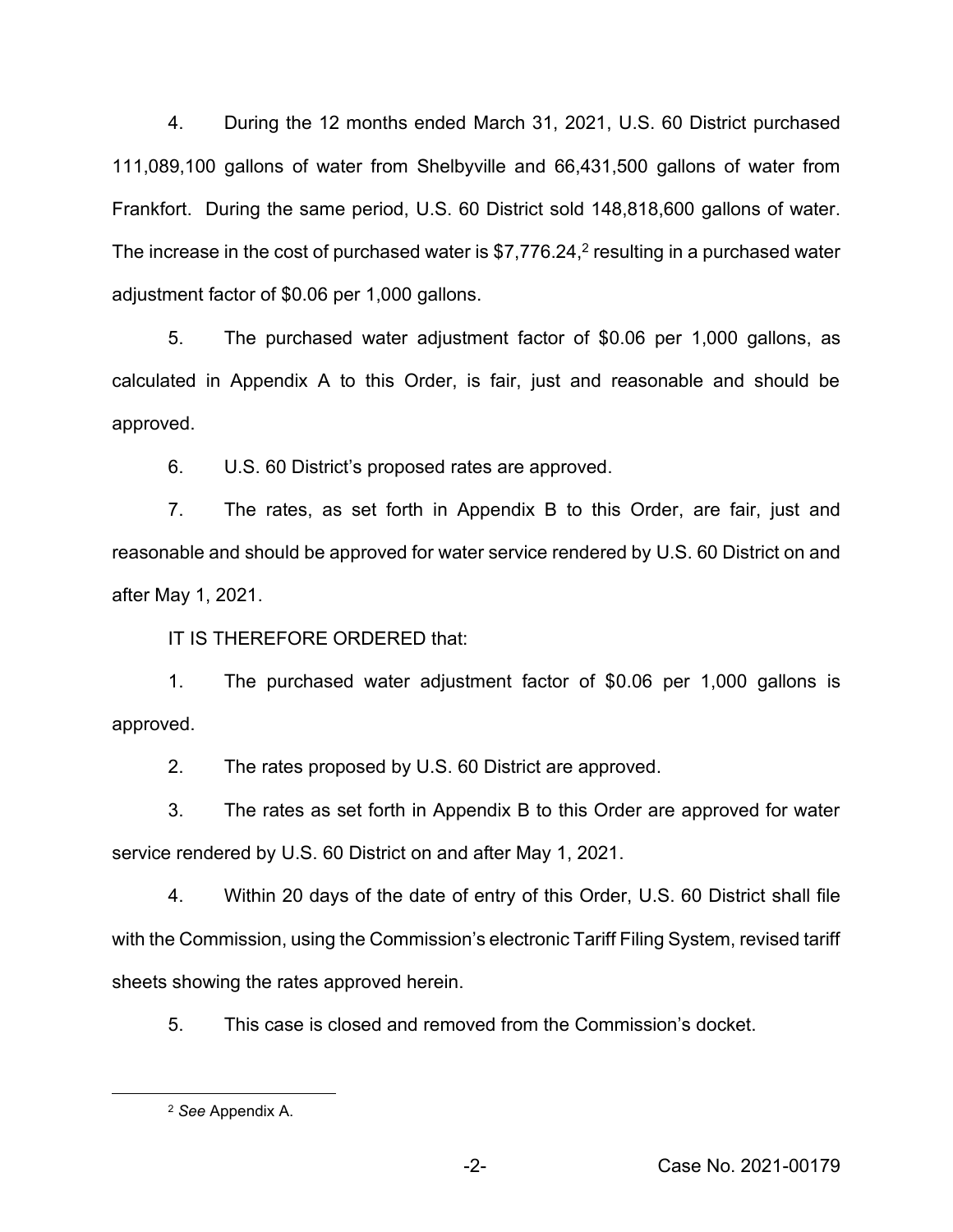By the Commission



ATTEST:

Bidwell

Executive Director

Case No. 2021-00179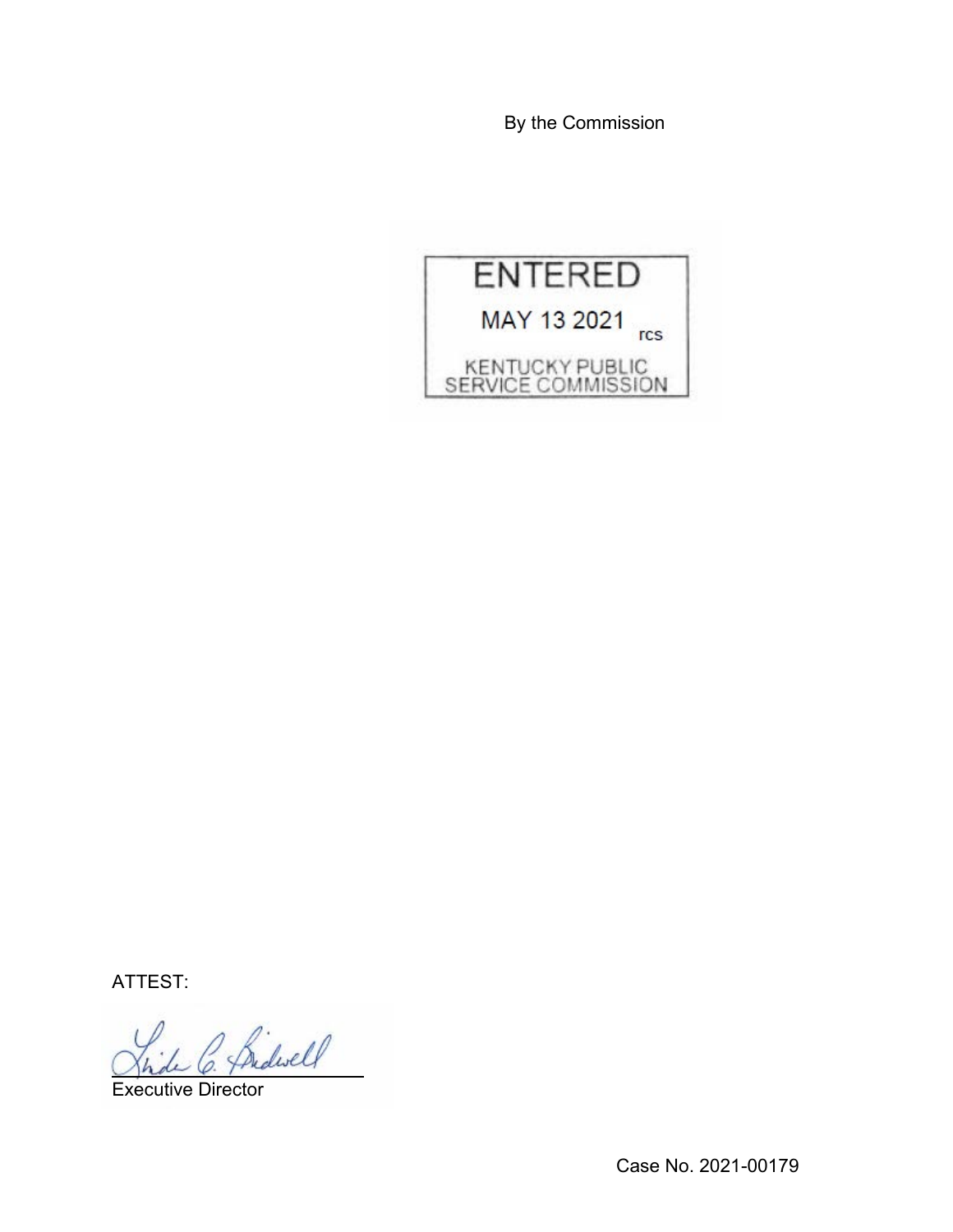# APPENDIX A

# APPENDIX TO AN ORDER OF THE KENTUCKY PUBLIC SERVICE COMMISSION IN CASE NO. 2021-00179 DATED MAY 13 2021

|                                                                   | <b>Base Rate</b> | New Rate                                 | Increase   |
|-------------------------------------------------------------------|------------------|------------------------------------------|------------|
| Shelbyville<br><b>Purchases</b>                                   | 111,089,100      | 111,089,100                              |            |
| Wholesale rate                                                    | \$2.22/1000      | \$2.29/1000                              |            |
|                                                                   | \$246,617.80     | \$254,394.04                             | \$7,776.24 |
| Frankfort                                                         |                  |                                          |            |
| <b>Purchases</b>                                                  | 66,431,500       | 66,431,500                               |            |
| Wholesale rate                                                    | \$2.55/1000      | \$2.55/1000                              | no change  |
|                                                                   | \$169,400.33     | \$169,400.33                             |            |
| <b>KRA Fee</b>                                                    | \$0.29/1000      | \$0.29/1000                              | no change  |
| Increased water cost                                              |                  |                                          | \$7,776.24 |
| Increased water cost                                              |                  | \$7,776.24                               |            |
| Divided by Gallons sold/1000<br>Purchased water adjustment factor |                  | 148,818,600<br>\$0.0523 per 1000 Gallons |            |
|                                                                   |                  |                                          |            |

or \$ 0.06 per 1000 Gallons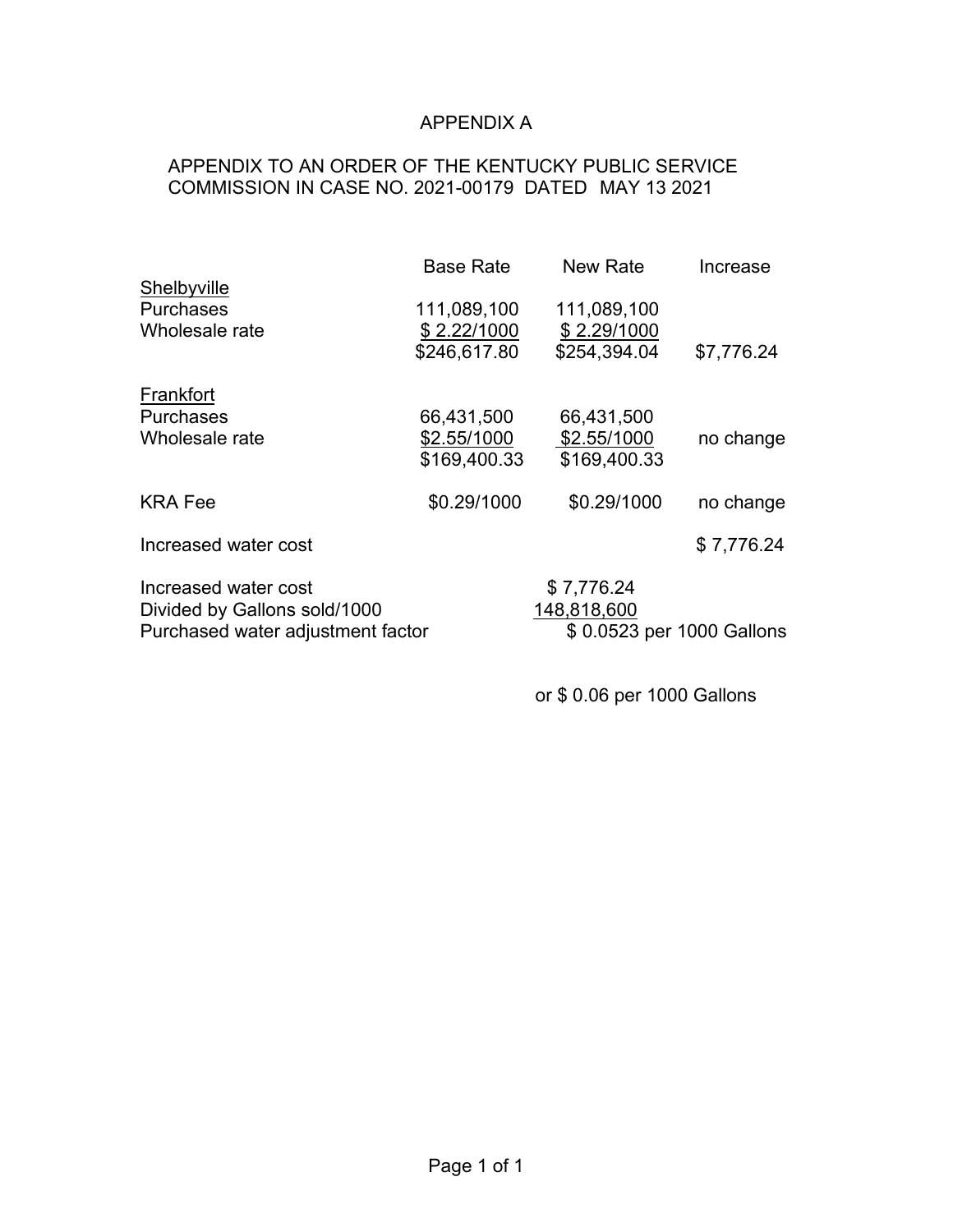## APPENDIX B

# APPENDIX TO AN ORDER OF THE KENTUCKY PUBLIC SERVICE COMMISSION IN CASE NO. 2021-00179 DATED MAY 13 2021

The following rates and charges are prescribed for the customers in the area served by U. S. 60 Water District of Shelby and Franklin Counties. All other rates and charges not specifically mentioned herein shall remain the same as those in effect under authority of the Commission prior to the effective date of this Order.

#### Monthly Water Rates

### 5/8" X 3/4" Meters

| First | 1,000 Gallons |
|-------|---------------|
| Next  | 2,000 Gallons |
| Next  | 2,000 Gallons |
| Over  | 5,000 Gallons |

#### 1-lnch Meter

| First | 5,000 Gallons |
|-------|---------------|
| Over  | 5,000 Gallons |

#### 1 1/2-lnch Meter

| First | <b>15,000 Gallons</b> |
|-------|-----------------------|
| Over  | 15,000 Gallons        |

## 2-Inch Meter

| First | 25,000 Gallons |
|-------|----------------|
| Over  | 25,000 Gallons |

## Bulk User Rate

| First | 1,000 Gallons |
|-------|---------------|
| Over  | 1,000 Gallons |

## Wholesale Water Rates

| First | 25,000 Gallons |
|-------|----------------|
| Over  | 25,000 Gallons |

\$17.21 Minimum Bill  $.00954$  per gallon  $.00804$  per gallon .00732 per gallon

\$52.37 Minimum Bill .00732 per gallon

\$125.57 Minimum Bill .00732 per gallon

## \$198.77 Minimum Bill .00732 per gallon

\$4.35 Minimum Bill  $.00435$  per gallon

\$168.03 Minimum Bill  $.00619$  per gallon